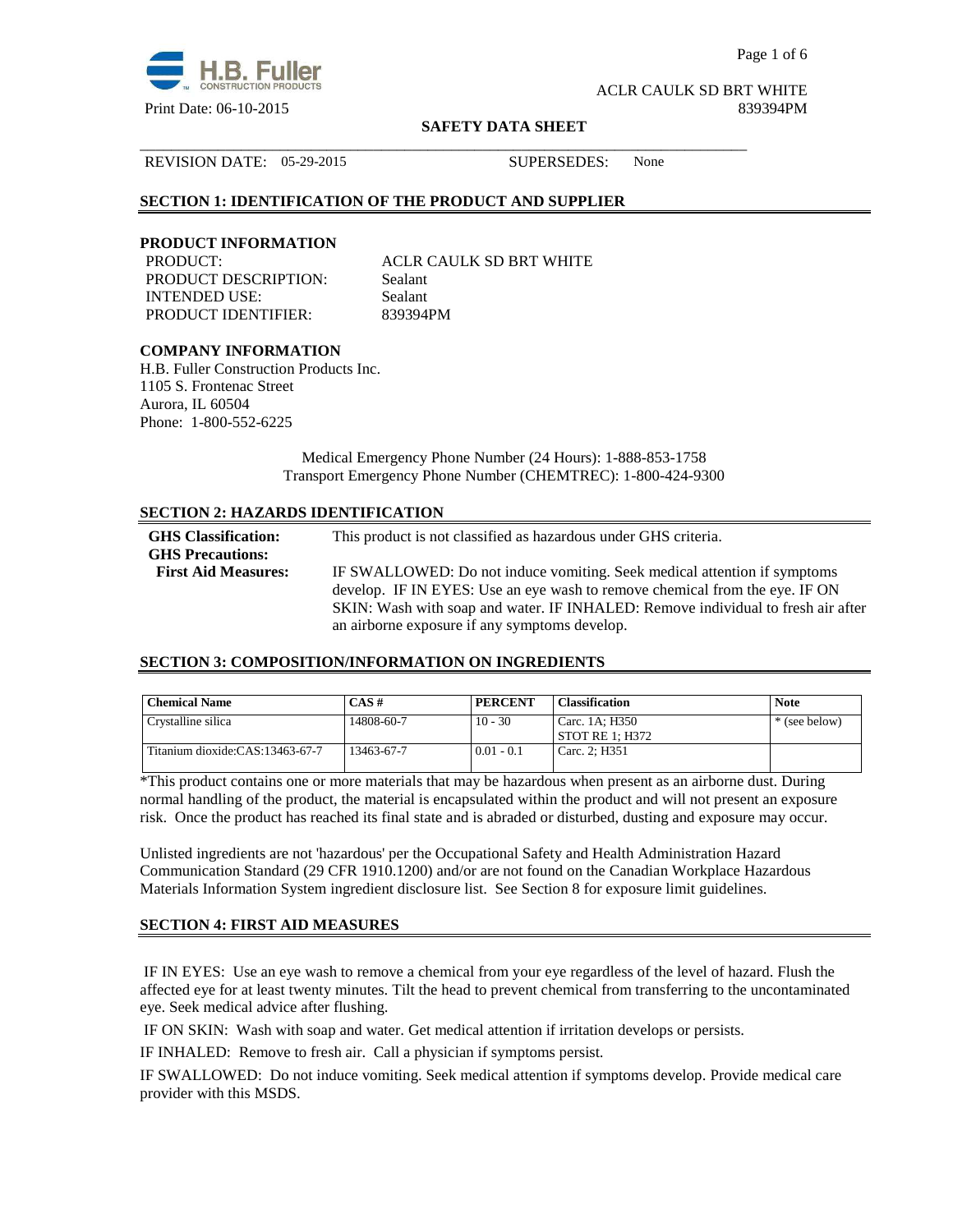

#### ACLR CAULK SD BRT WHITE Print Date: 06-10-2015 839394PM

**SAFETY DATA SHEET**

\_\_\_\_\_\_\_\_\_\_\_\_\_\_\_\_\_\_\_\_\_\_\_\_\_\_\_\_\_\_\_\_\_\_\_\_\_\_\_\_\_\_\_\_\_\_\_\_\_\_\_\_\_\_\_\_\_\_\_\_\_\_\_\_\_\_\_\_\_\_\_\_\_\_\_\_\_\_

#### **SECTION 5: FIRE FIGHTING MEASURES**

| EXTINGUISHING MEDIA:                          | Use water spray, foam, dry chemical or carbon dioxide.          |  |  |
|-----------------------------------------------|-----------------------------------------------------------------|--|--|
| UNUSUAL FIRE AND EXPLOSION HAZARDS:           | There is a possibility of pressure buildup in closed containers |  |  |
|                                               | when heated. Water spray may be used to cool the containers.    |  |  |
| SPECIAL FIRE FIGHTING INSTRUCTIONS:           | Persons exposed to products of combustion should wear self-     |  |  |
|                                               | contained breathing apparatus and full protective equipment.    |  |  |
| HAZARDOUS COMBUSTION PRODUCTS:                | Carbon dioxide, Carbon monoxide                                 |  |  |
| <b>SECTION 6: ACCIDENTAL RELEASE MEASURES</b> |                                                                 |  |  |
|                                               |                                                                 |  |  |

| <b>SPECIAL PROTECTION:</b> | No adverse health effects expected from the clean-up of spilled material.                 |
|----------------------------|-------------------------------------------------------------------------------------------|
|                            | Follow personal protective equipment recommendations found in                             |
|                            | Section 8 of this MSDS.                                                                   |
|                            | METHODS FOR CLEAN-UP: Avoid creating dusts. Cover material with absorbent and moisten and |
|                            | collect for disposal.                                                                     |
|                            | Dike if necessary, contain spill with inert absorbent and transfer to                     |
|                            | containers for disposal. Keep spilled product out of sewers, watersheds,                  |
|                            | or water systems.                                                                         |

Transport Emergency Phone Number (CHEMTREC): 1-800-424-9300

# **SECTION 7: HANDLING AND STORAGE**

Handling: No special handling instructions due to toxicity. Avoid breathing material.

Storage: Store in a cool, dry place.Protect from freezing Consult the Technical Data Sheet for specific storage instructions.

# **SECTION 8: EXPOSURE CONTROLS/PERSONAL PROTECTION**

| <b>EXPOSURE LIMITS:</b> |                    |                                         |                                                                                                                                                    |
|-------------------------|--------------------|-----------------------------------------|----------------------------------------------------------------------------------------------------------------------------------------------------|
| <b>Chemical Name</b>    | <b>Note</b>        | <b>ACGIH EXPOSURE LIMITS</b>            | <b>OSHA PEL</b>                                                                                                                                    |
| Calcium carbonate       | $*$ (see<br>below) | No data available.                      | 15 mg/m3 TWA (total dust); 5 mg/m3 TWA<br>(respirable fraction)                                                                                    |
| Crystalline silica      | $*$ (see<br>below) | $0.025$ mg/m3 TWA (respirable fraction) | $((250)/(%SiO2 + 5)$ mppcf TWA<br>(respirable)); $((10)/(%SiO2 + 2)$ mg/m3<br>TWA (respirable)); $((30)/(%SiO2 + 2))$<br>$mg/m3$ TWA (total dust)) |

\*This product contains one or more materials that may be hazardous when present as an airborne dust. During normal handling of the product, the material is encapsulated within the product and will not present an exposure risk. Once the product has reached its final state and is abraded or disturbed, dusting and exposure may occur.

#### **ENGINEERING CONTROL METHODS:**

| VENTILATION:            | Use local exhaust ventilation or other engineering controls to     |  |
|-------------------------|--------------------------------------------------------------------|--|
|                         | minimize exposures.                                                |  |
| <b>EYE PROTECTION:</b>  | Wear safety glasses when handling this product.                    |  |
| <b>SKIN PROTECTION:</b> | Not normally required. Wear chemically resistant gloves to prevent |  |
|                         | prolonged or repeated contact.                                     |  |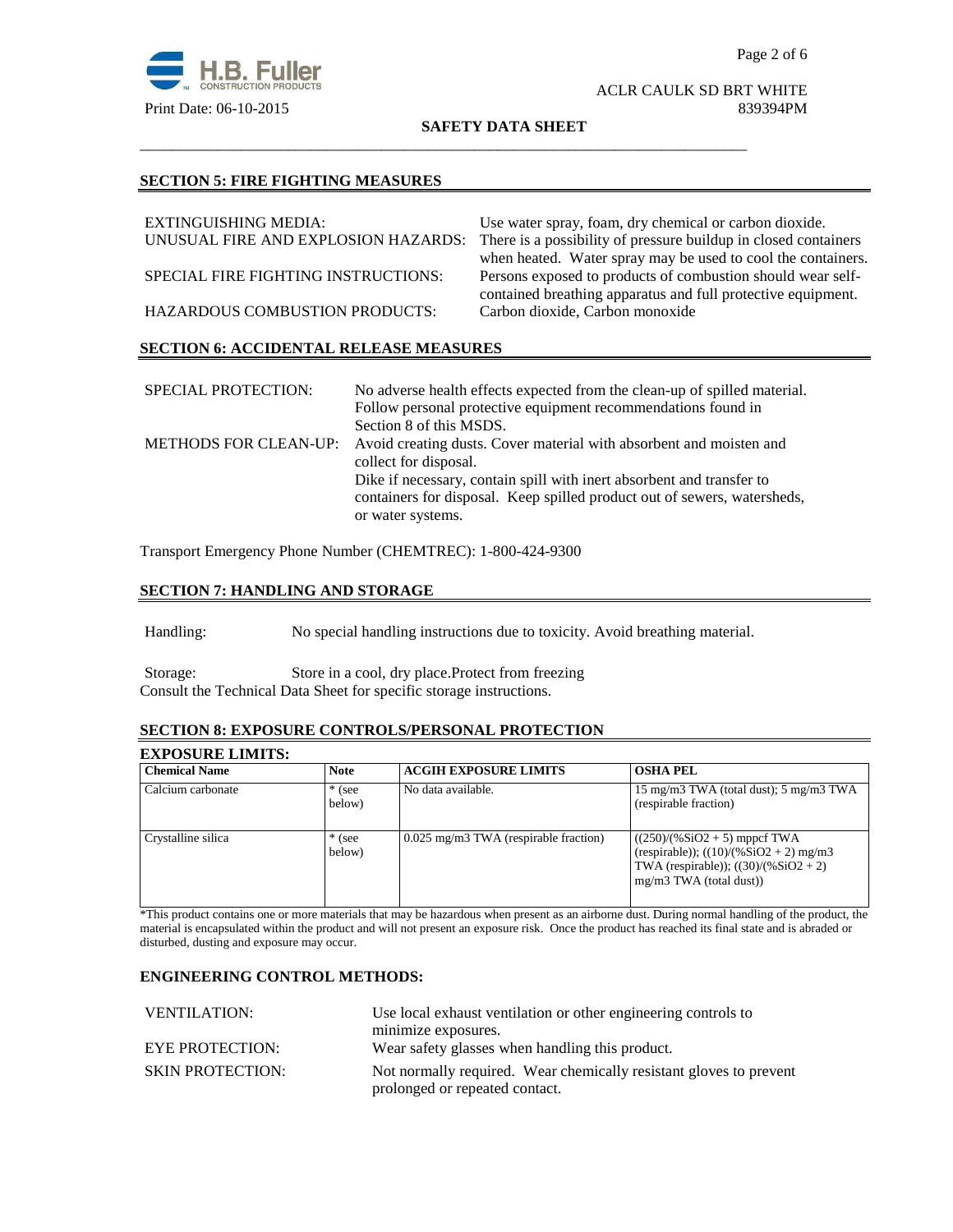Page 3 of 6



# ACLR CAULK SD BRT WHITE Print Date: 06-10-2015 839394PM

#### **SAFETY DATA SHEET**

| GLOVES:                        | Not normally required. Use nitrile gloves if conditions warrant.                                                                                                                                                                                                                                                                                                                                    |
|--------------------------------|-----------------------------------------------------------------------------------------------------------------------------------------------------------------------------------------------------------------------------------------------------------------------------------------------------------------------------------------------------------------------------------------------------|
| <b>RESPIRATORY PROTECTION:</b> | Respiratory protection may be required to avoid over exposure when<br>handling this product. Use a respirator if general room ventilation is<br>not available or sufficient to eliminate symptoms. NIOSH approved<br>air purifying respirator with dust/mist filter.<br>Respirators should be selected by and used following requirements<br>found in OSHA's respirator standard (29 CFR 1910.134). |

# **SECTION 9: PHYSICAL AND CHEMICAL PROPERTIES**

| PHYSICAL STATE:                                | Semi-solid                   |
|------------------------------------------------|------------------------------|
| COLOR:                                         | White                        |
| ODOR:                                          | Neutral                      |
| <b>ODOR THRESHOLD:</b>                         | Not established              |
| $pH$ :                                         | 7.4                          |
| FREEZING/MELTING POINT (deg. C):               | Not established              |
| BOILING POINT (deg. C):                        | Not established              |
| <b>FLASH POINT:</b>                            | Non flammable                |
| EVAPORATION RATE:                              | Not established              |
| FLAMMABILITY:                                  | Not a flammable solid or gas |
| UPPER EXPLOSIVE LIMIT (% in air):              | Not established              |
| LOWER EXPLOSIVE LIMIT (% in air):              | Not established              |
| VAPOR PRESSURE (mm Hg):                        | Not established              |
| <b>VAPOR DENSITY:</b>                          | Not established              |
| WEIGHT PER GALLON (lbs.):                      | 13.25                        |
| <b>SPECIFIC GRAVITY:</b>                       | 1.590                        |
| <b>SOLUBILITY:</b>                             | Not established              |
| OCTANOL/WATER COEFFICIENT:                     | Not established              |
| <b>AUTOIGNITION TEMPERATURE:</b>               | Not established              |
| DECOMPOSITION TEMPERATURE:                     | Not established              |
| VISCOSITY:                                     | No data available.           |
| SOLIDS (% by weight):                          | 81.2                         |
| VOC, weight percent                            | 0.60                         |
| VOC, U.S. EPA Method 24, less water and exempt | 12g/liter of material        |
| solvents (theoretically determined)            |                              |
|                                                |                              |

# **SECTION 10: STABILITY AND REACTIVITY**

| STABILITY:                                                        | Stable under normal conditions. |
|-------------------------------------------------------------------|---------------------------------|
| CHEMICAL INCOMPATIBILITY:                                         | Not established                 |
| HAZARDOUS POLYMERIZATION:                                         | Will not occur.                 |
| HAZARDOUS DECOMPOSITION PRODUCTS: Carbon monoxide, carbon dioxide |                                 |

# **SECTION 11: TOXICOLOGICAL INFORMATION**

| <b>Component Toxicity / Toxicology Data:</b> |                           |  |
|----------------------------------------------|---------------------------|--|
| <b>COMPONENT NAME</b>                        | <b>LD50/LC50</b>          |  |
| Calcium carbonate                            | ORAL LD50 RAT 6,450 MG/KG |  |
| Crystalline silica                           | ORAL LD50 RAT 500 MG/KG   |  |
| Water                                        | ORAL LD50 RAT > 90 ML/KG  |  |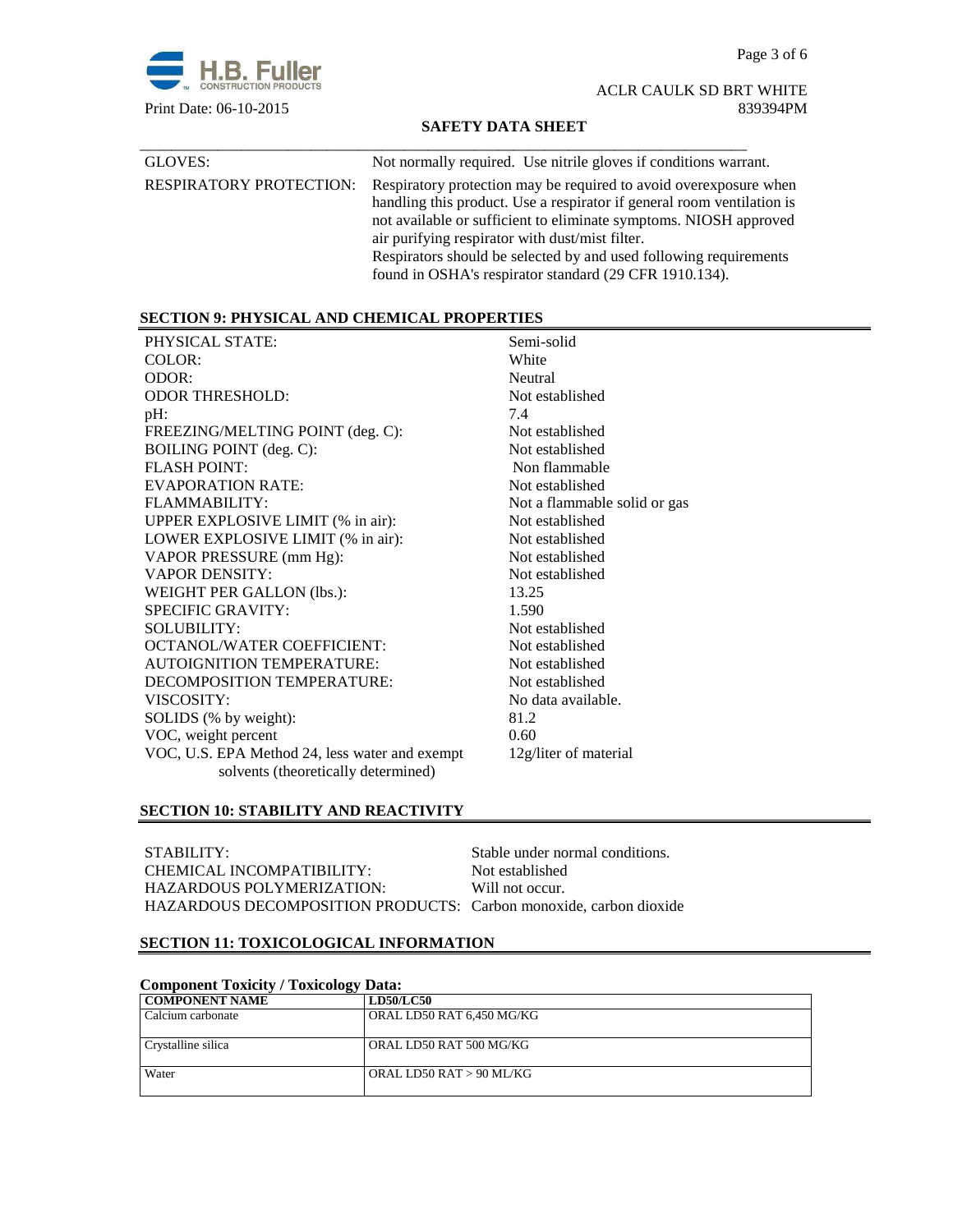

#### ACLR CAULK SD BRT WHITE Print Date: 06-10-2015 839394PM

### **SAFETY DATA SHEET**

### **This product is a mixture. Unless noted, the information below is based on components.**

\_\_\_\_\_\_\_\_\_\_\_\_\_\_\_\_\_\_\_\_\_\_\_\_\_\_\_\_\_\_\_\_\_\_\_\_\_\_\_\_\_\_\_\_\_\_\_\_\_\_\_\_\_\_\_\_\_\_\_\_\_\_\_\_\_\_\_\_\_\_\_\_\_\_\_\_\_\_

Skin corrosion / irritation: Can cause minor skin irritation, defatting, and dermatitis.

Serious eye damage / irritation :Can cause minor irritation, tearing and reddening.

Respiratory / skin sensitization: No data available.

Germ cell mutagenicity: No data available.

Carcinogenicity: Contains a material that may cause cancer.

Reproductive toxicity: No data available.

Specific target organ toxicity-single exposure:No data available.

Respiratory irritation / Narcotic effects: No data available.

Specific target organ toxicity-repeated exposure:No data available.

Target organs potentially affected by exposure: Lungs

Aspiration hazard: No data available.

Medical Conditions Aggravated by Exposure: Lung disease

# **SECTION 12: ECOLOGICAL INFORMATION**

OVERVIEW: No ecological information available for this product. MOBILITY: No data available. PERSISTENCE: No data available. BIOACCUMULATION: No data available.

**This product has not been tested for ecological effects. Relevant information for components is listed below:** 

| Component:         | <b>Ecotoxicity values:</b>       |
|--------------------|----------------------------------|
| No data available. | <b>Acute Toxicity (Fish):</b>    |
|                    | <b>Acute Toxicity (Daphnia):</b> |
|                    | <b>Acute Toxicity (Algae):</b>   |

#### **SECTION 13: DISPOSAL CONSIDERATIONS**

To the best of our knowledge, this product does not meet the definition of hazardous waste under the U.S. EPA Hazardous Waste Regulations 40 CFR 261. Solidify and dispose of in an approved landfill. Consult state, local or provincial authorities for more restrictive requirements.

#### **SECTION 14: TRANSPORT INFORMATION**

Consult Bill of Lading for transportation information.

| US DOT: | <b>NOT REGULATED</b> |
|---------|----------------------|
| IATA:   | <b>NOT REGULATED</b> |

#### **SECTION 15: REGULATORY INFORMATION**

# **INVENTORY STATUS**

| U.S. EPA TSCA:     | This product is in compliance with the Toxic Substances Control Act's |  |
|--------------------|-----------------------------------------------------------------------|--|
|                    | Inventory requirements.                                               |  |
| CANADIAN CEPA DSL: | The components of this product are included on the DSL or are exempt  |  |
|                    | from DSL requirements.                                                |  |
| EUROPEAN REACH:    | As a result of the introduction of REACH into Europe, this product    |  |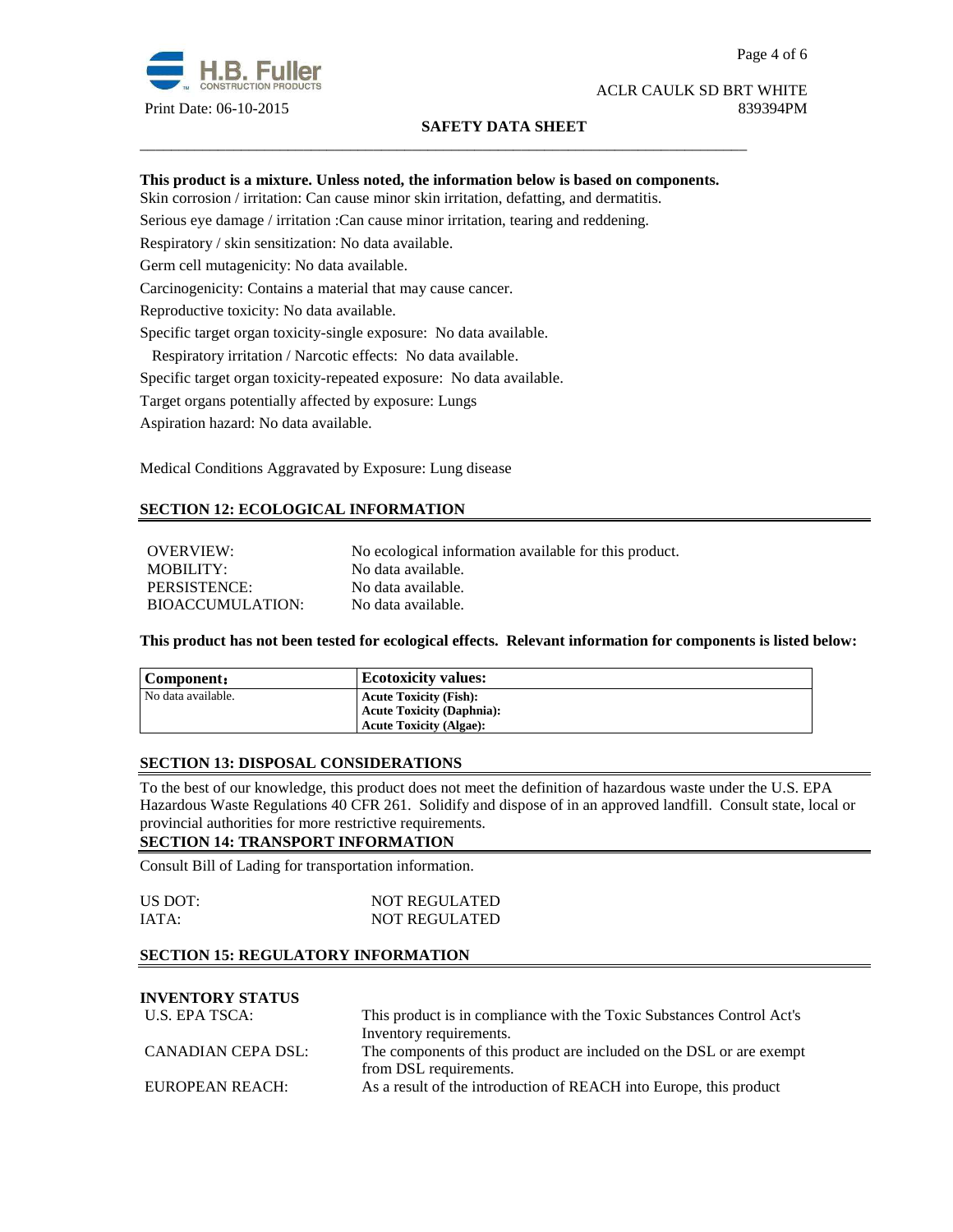

Page 5 of 6

#### ACLR CAULK SD BRT WHITE Print Date: 06-10-2015 839394PM

#### **SAFETY DATA SHEET**

\_\_\_\_\_\_\_\_\_\_\_\_\_\_\_\_\_\_\_\_\_\_\_\_\_\_\_\_\_\_\_\_\_\_\_\_\_\_\_\_\_\_\_\_\_\_\_\_\_\_\_\_\_\_\_\_\_\_\_\_\_\_\_\_\_\_\_\_\_\_\_\_\_\_\_\_\_\_ cannot be imported into Europe unless the REACH requirements are met.

AUSTRALIA AICS: This product is in compliance with the Australian Inventory of Chemical Substances requirements.

If you need more information about the inventory status of this product call 651-236-5858.

This product may contain chemical substances that are regulated for export by various government agencies (such as the Environmental Protection Agency, the Bureau of Industry and Security, or the Drug Enforcement Administration, among others). Before exporting this product from the USA or Canada, we recommend you contact us at reg.request@hbfuller.com to request an export review.

#### FEDERAL REPORTING

EPA SARA Title III Section 313

Unless listed below, this product does not contain toxic chemical(s) subject to the reporting requirements of section 313 of Title III of the Superfund Amendments and Reauthorization Act of 1986 (SARA) and 40 CFR part 372. EPA has advised that when a percentage range is listed the midpoint may be used to fulfill reporting obligations. **Chemical Name**  $\qquad \qquad$   $\qquad \qquad$   $\qquad \qquad$   $\qquad \qquad$   $\qquad \qquad$   $\qquad \qquad$   $\qquad \qquad$   $\qquad \qquad$   $\qquad \qquad$   $\qquad \qquad$   $\qquad \qquad$   $\qquad \qquad$   $\qquad \qquad$   $\qquad \qquad$   $\qquad \qquad$   $\qquad \qquad$   $\qquad \qquad$   $\qquad \qquad$   $\qquad \qquad$   $\qquad \qquad$   $\qquad \qquad$   $\qquad \qquad$   $\qquad \qquad$ 

#### STATE REPORTING

Proposition 65, The Safe Drinking Water and Toxic Enforcement Act of 1986:

Unless listed below, this product does not contain known levels of any chemical known to the State of California to cause cancer or reproductive harm.

| <b>Chemical Name/List</b> |                       | CAS           | Percent      |
|---------------------------|-----------------------|---------------|--------------|
| Ouartz                    | (Carcinogen)          | 14808-60-7    | $10 - 30$    |
| Titanium dioxide          | (Carcinogen)          | 13463-67-7    | $0.01 - 0.1$ |
| Ethyl acrylate            | (Carcinogen)          | 140-88-5      | $< 10$ ppm   |
| Carbon black              | (Carcinogen)          | 1333-86-4     | $< 10$ ppm   |
| Methanol                  | (Developmental toxin) | $67 - 56 - 1$ | $< 10$ ppm   |

## **Substances of Very High Concern (SVHC) Content:**

Unless listed below, this product does not contain SVHC's. tert-Octylphenol, ethoxylated

### **SECTION 16: OTHER INFORMATION**

SDS VERSION DATE: 05-29-2015

This Safety Data Sheet is prepared to comply with the United States Occupational Safety and Health Administration (OSHA) Hazard Communication Standard (29 CFR 1910.1200) and the Canadian Workplace Hazardous Materials Information System (WHMIS).

HMIS RATING: HEALTH -- 0 FLAMMABILITY -- 0 REACTIVITY -- 0 See SECTION 8: EXPOSURE CONTROLS/PERSONAL PROTECTION for personal protective equipment recommendations.

Prepared by: The Global Regulatory Department Phone: 651-236-5842

The information and recommendations set forth herein are believed to be accurate. Because some of the information is derived from information provided to H.B. Fuller Construction Products, Inc. from its suppliers, and because H.B. Fuller Construction Products, Inc. has no control over the conditions of handling and use, H.B. Fuller Construction Products, Inc. makes no warranty, expressed or implied, regarding the accuracy of the data or the results to be